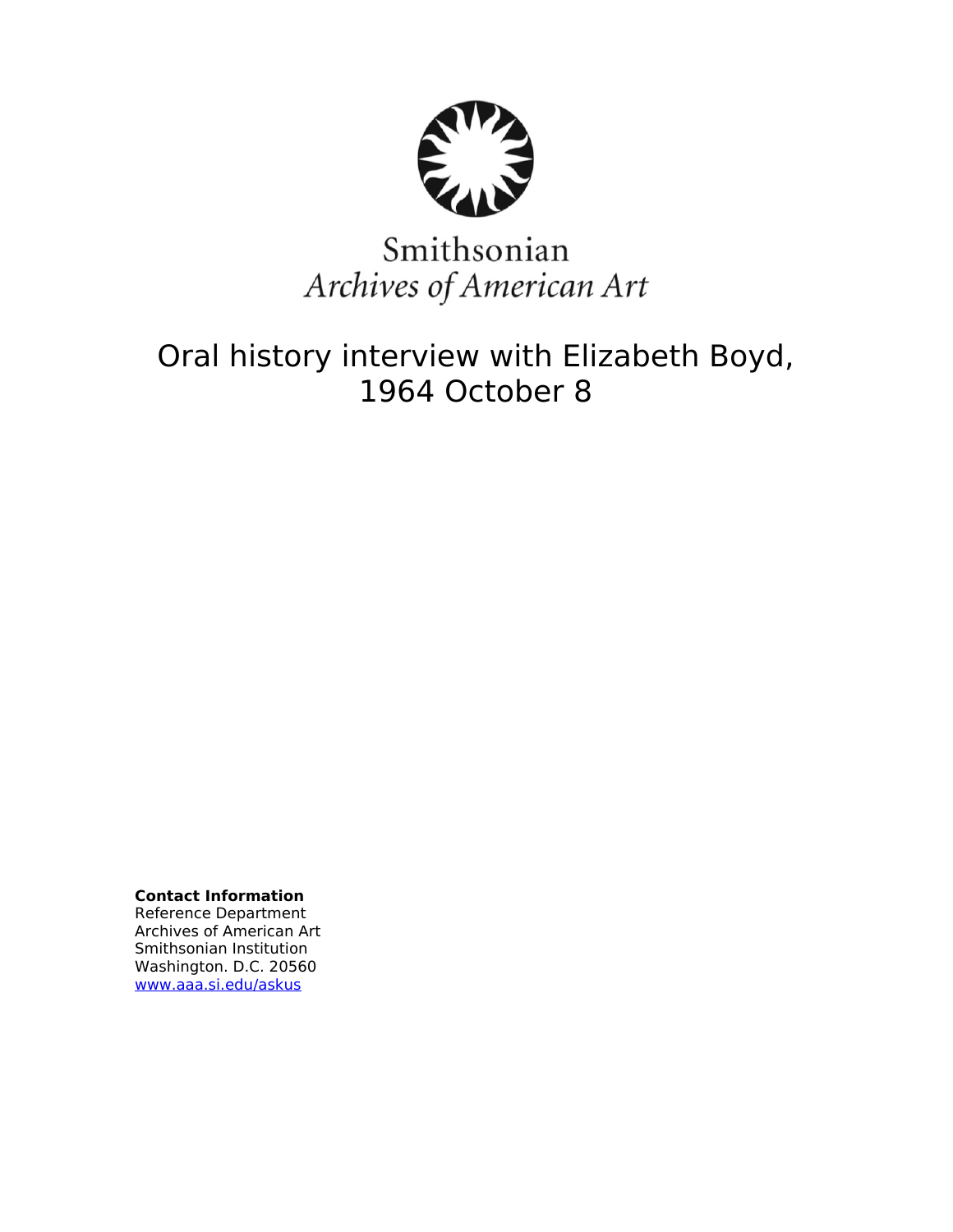## **Transcript**

### **Preface**

The following oral history transcript is the result of a tape-recorded interview with Elizabeth Boyd on October 8, 1964. The interview was conducted in Santa Fe, New Mexico by Sylvia Loomis for the Archives of American Art, Smithsonian Institution.

#### **Interview**

SL: SYLVIA LOOMIS EB: ELIZABETH BOYD

SL: Miss Boyd was connected with the New Mexico phase of the Index of American Design under the Federal Arts Projects in 1936 and '37. Even though she typed up a report of her activities on this project and gave it to us about a year ago, she has consented to be interviewed about other aspects of this work. First, E., would you tell us something about yourself, where you were born and where you received your art education?

EB: I was born in Philadelphia, Pa. and I attended the Academy of Fine Arts there.

SL: Didn't you go to Paris?

EB: Later.

SL: Where did you study there?

EB: I went to the Grande Chaumiere and spent a great deal of time traveling around other parts of Western Europe.

- SL: And what did you specialize in, in your studies?
- EB: Painting, and looking at painting.
- SL: Did you have any special teachers in Paris?

EB: No. I deliberately signed up for a course at Chaumiere at which there was no criticism. I found it much more liberal after the Academy of Fine Arts, to go somewhere I could just work at my own theories, my ideas, the theories that I had at the time.

- SL: Did you come back to Philadelphia after that?
- EB: Yes, for a while.
- SL: And what was your professional background in art before you became involved in the Project?
- EB: More painting and, for bread and butter purposes, some interior decoration.
- SL: What about this dude ranch you were telling about?
- EB: That was after I moved out here. Also bread and butter.
- SL: When did you come to New Mexico?
- EB: 1929.
- SL: You visited here, didn't you, as a younger person?

EB: I'm afraid that's the trouble. My parents brought me here when I was an impressionable child and it never seemed to rub off.

- SL: So you wanted to come back?
- EB: I came back for three months to see what it was like. And here I am.
- SL: It's been quite a long stay. What were you doing at the time you started work for the Index?
- EB: Like all the other artists were, I was scrambling around looking for something to produce bread and butter. I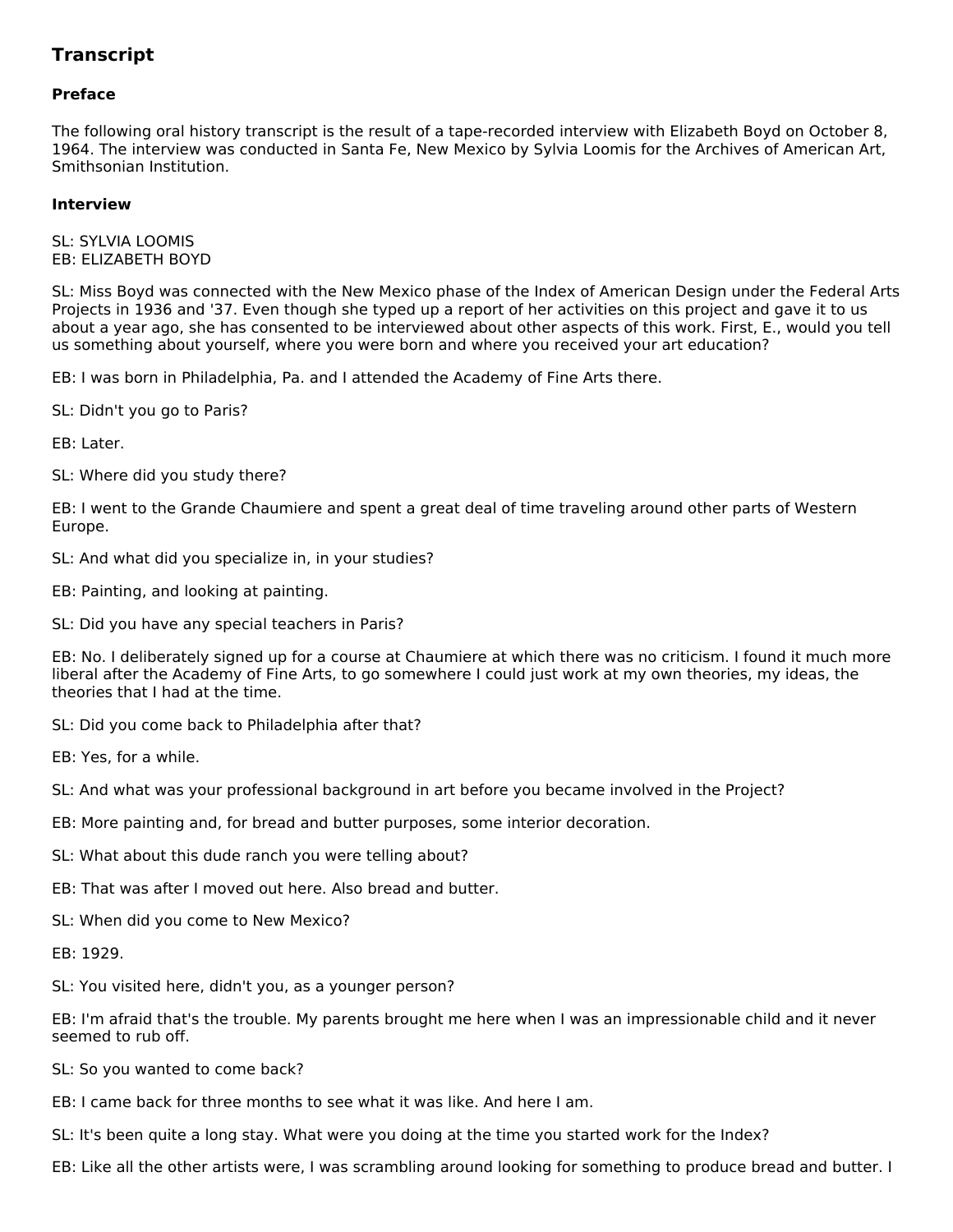had actually been working on the Emergency Direct Relief Program in the Santa Fe County office, with a number of other Santa Fe'ans. That seemed to be the most available opening for unemployed people in all walks of life, at the time, if they were able to serve as case aides and to distribute both money orders and food orders for the relief cases.

SL: And when was that? '34 and '35? Just before you started on the Index?

EB: That ran a little less than two years in '34 and '35 and was automatically closed and abolished by the creation of the WPA and its various projects.

SL: Then how did you get involved in the work of the Federal Art Project?

EB: Primarily I was interested in doing some sort of work which was going to be connected with painting, and by that time I had also been inoculated with a great interest in the local New Mexican folk school or Santero school painting and of sculpture. At the time there was absolutely no available printed information on the subject and there seemed to be very little knowledge, although later we found a good deal of information on the makers of these folk creations, mostly by stumbling through archives or tracking down their descendants. But the archives were still unpublished.

SL: Who contacted you about it, about working on the Project, or did you go to them?

EB: The late Donald Bear, who was at the time the director of the Denver Art Museum, in Colorado, was appointed from Washington as the Regional Director of the Federal Art Project of the five states. New Mexico was one of them. And he consulted me. As a matter of fact, he consulted me on any suggestions that I might have for a New Mexico artist to be the director of the New Mexico state project, who did not live in Santa Fe or Taos.

SL: Then you were instrumental in getting Vernon Hunter his job, weren't you?

EB: Yes. At the time, Vernon Hunter was in Texico which is almost on the Texas border and was not affiliated with one of the then two existing art schools.

SL: What was your first assignment on this project?

EB: At the time, the Index of American Design had not been dreamed up yet in Washington and so we agreed that it would be feasible and desirable to start making a series of literal renderings of the santos, where they were in churches in situ or in public and private collections, which would give some idea of their original color better than the then available black and white photographs which could be taken. Then they had no prospect for funds for publication but they hoped somehow to arrange that later, which they did, finally. And after the project had been going for some months, the over-all national plan of the Index of American Design was originated in Washington, and it more or less overlapped what I was doing, although of course it was much more extensive because it covered all sorts of material, not just one area of religious folk art.

SL: I see.

EB: After that I continued to work on the Portfolio (of Spanish Colonial Art) which was planned for a limited number of plates only, and at the same time worked for the Index and, in the end, all the plates that I did for the Portfolio and the Project ended up in the Index of American Design.

SL: I see. I never could get straight in my head about how the Portfolio and the Index fitted together.

EB: We had had the Portfolio idea first.

SL: Yes.

EB: And later on they just said well you can use what you choose for the Portfolio, which is a limited publication, limited to two hundred copies, but at first they included everything that was done. Then the great difficulty was to find, among all the self-expressive creative artists, anyone else who was willing to do literal renderings of work which they had not invented themselves.

SL: Now to go back a minute, you mentioned something about a conference with Bear and Hunter and some Archbishop . . . ?

EB: Archbishop Gerken. He was most cooperative. He was the first of any of the Archbishops of Santa Fe who took any honest interest in local history or the santos themselves, especially those that were in his own churches and parishes. So he was kind enough to write a letter of introduction in Spanish which I carried around with me as a sort of an "Open Sesame" for getting into remote churches where the villagers were still suspicious of any foreigners. Foreigners, by the way, meant anybody who came from outside of their village, including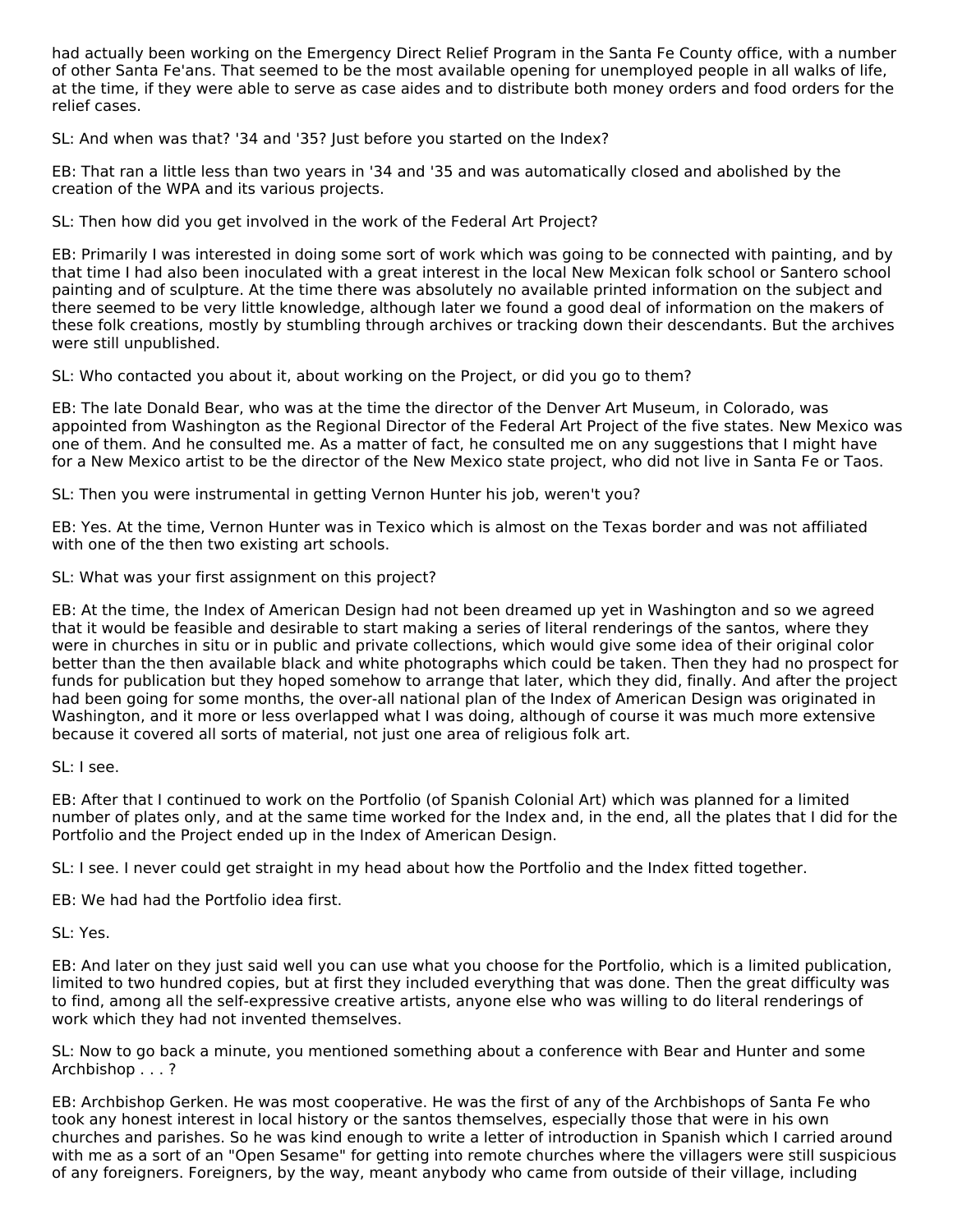Santa Fe.

SL: So actually this Portfolio of Spanish Colonial Art in New Mexico was organized and set up before the Index was, and it was through the cooperation of Archbishop Gerken and Hunter. Did you get any instruction from Washington about how the work of the Index should be done?

EB: Oh yes. There were universal instructions that everything should be done to scale, as nearly as possible.

SL: Were you asked to provide the history of each item, or just to identify them?

EB: We were to provide the history where it was available, but of course, at that time, there was very little history available. It was still buried in the archives which we had no opportunity to study.

SL: By the archives you mean the archives of the Catholic Church?

EB: Partly the Catholic Church and the New Mexico archives which have been catalogued and abstracted in two volumes, Spanish Archives in New Mexico by Ralph Twitchell. But those, you know, are public archives to which you can refer.

SL: Did you have anyone to help you with this research?

EB: Not on the research, no. There were two other workers on the Project who did the renderings and all of us were confined at that time to measurements of the objects and the names of the owners and the locations or areas.

SL: When you went around to these various villages, how did you go about getting this information, and what did you do when you located an item?

EB: Well, I usually had to persuade the custodian and the rest of the village that this letter was really from the Archbishop and they would usually take it to the general storekeeper, who could read. He would read aloud and they would say yes, yes, it really is from the Archbishop. And then they would assign an old woman or a child to sit in the unheated church -- it happened to be winter time and quite cold -- and watch me for hours on end while I sat there doing little renderings in water color.

SL: So you went to all these places that you listed in the report that you made up? Gracious, what a job!

EB: I remember I did some work at Santa Cruz in that church, before it was overpainted, as it now is, and it was in the middle of winter and, although they had a large iron stove which was supposed to be lighted early Sunday mornings for Mass, it was never lighted during the week, and it would get so cold that you could see your breath. I would go outside and jump up and down in the sun for a few minutes and go back inside.

SL: What were the things that you did renderings of at this time?

EB: Altar screens, missal stands, santos -- whatever happened to be at whatever point you were -- some of the outstanding and particular things which were not available in photographs in already published books. I did some things also in the museum -- our museums of New Mexico -- and I'm very glad I did some objects which were then for sale in curio stores for, of course, since then, they've been scattered to points unknown.

SL: Did you do anything besides religious objects?

EB: I didn't. Other people on the Project -- a few people -- did some textiles such as embroidered colchas, but for the most part we stuck to the New Mexican santos and associated objects.

SL: I see. You said something about the cattle brands that you dug up in Albuquerque.

EB: Well, they were ink drawings done by a man who was on the Project living in Albuquerque. He was assigned to go to the State Cattle Sanitary Board and to copy ink drawings from the original brand registry book to collect some of the old Spanish Ranch brands, which were very different from modern ones and to put down the names of the outfits or spreads that used them. I'm afraid the information was somewhat ragged, for I was asked to write up the information and found it was not worth sending in with the drawings to Washington. And the same way with the Folklorica Society and other groups of women where they had the family heirloom costumes. You had the name of the lady who was modeling it, with information that this had belonged to her grandmother or somebody. Not very good information.

SL: So you didn't actually get the name of the town?

EB: Well, all I could do was type what I was given -- that it was a Santa Fe woman, but that didn't prove her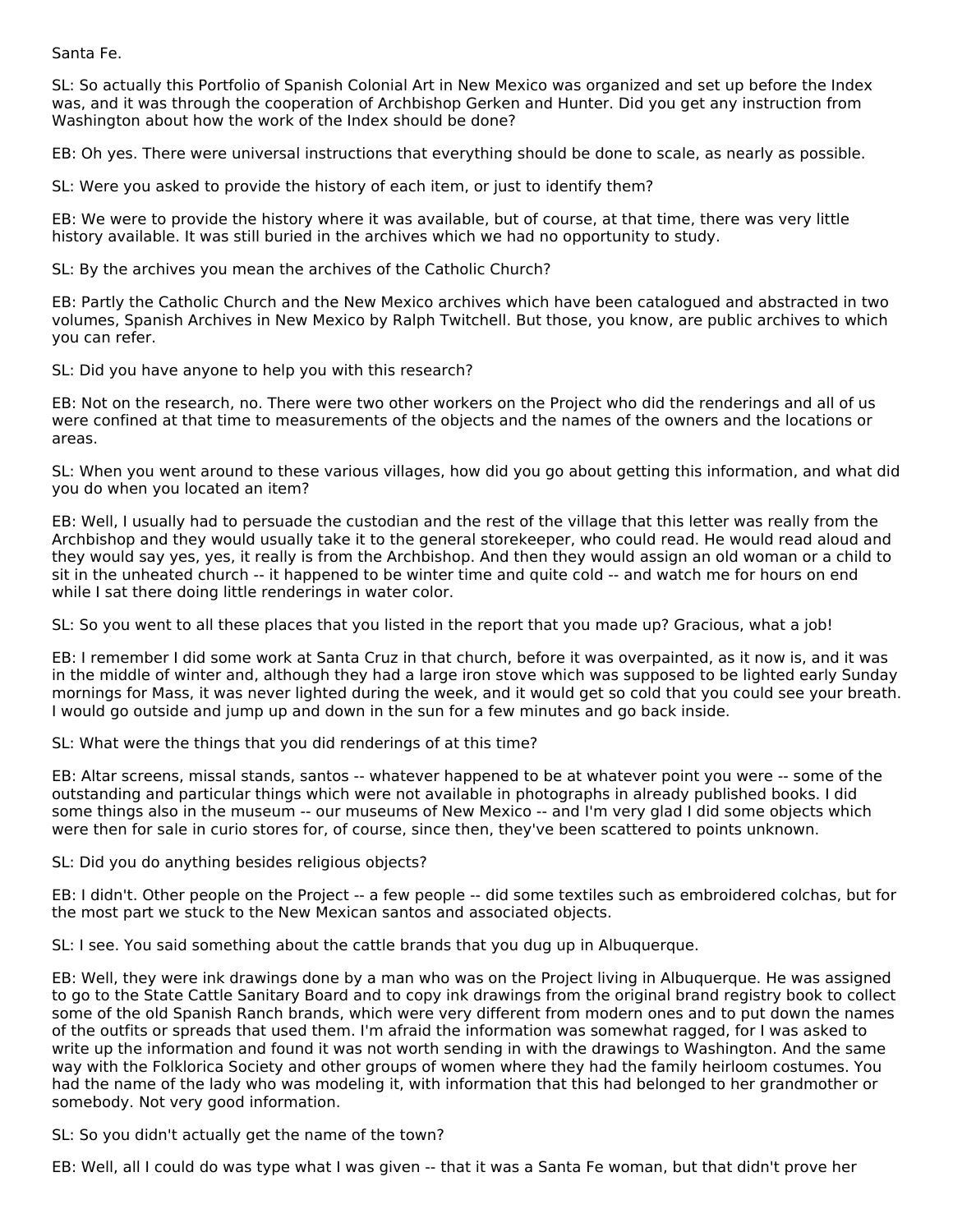grandmother lived here.

SL: That's right, so you didn't really have any history of it.

EB: Many of the clothes were obviously the type that came from St. Louis, or the east, and usually were never made here in the first place.

SL: I see. Did you have any direct supervision in this?

EB: Oh, once or twice a month I would turn in the work and report to the state office, the director Vernon Hunter, and assistant Joy Yeck. Otherwise I was more or less left on my own.

SL: You mentioned something about a reassignment in June of 1936.

EB: That was routine. When the Project had run six months it ran out and then it was rejuvenated.

SL: Oh, I see. I wonder if it might have been a reassignment to a different area.

EB: No, the Project was set up for six months and then they renewed it and they kept on renewing until the WPA folded.

SL: I see. Now do you remember specifically what those first five or six plates were that you worked on?

EB: I don't remember, but I have a notion that for practice I probably went down to the museum and tried a couple of small things. But I can't remember.

SL: Well, I wondered if there was a difference between those and the ones you did later.

EB: I probably improved as I went along.

SL: What happened to those renderings that you did?

EB: They were all sent every month or two months to Washington. And there they were kept along with all the other work being done in the then forty-eight states (I think about forty states probably). From time to time they sent out exhibitions from Washington of all this mass of work in suitable classifications. Just to show what other parts of the country were doing.

SL: Now, there were some of those you did that they made wood blocks out of, and then colored?

EB: Well, that was the final solution for getting out an edition of two hundred copies rather than one hand-made set. Because this gave more employment since there was no specific money set up for printing, although we eventually did end up with some money for printing a few pages of text. But various unemployed persons who knew how to cut either linoleum or wood blocks were assigned to take my renderings, which were done with water color and brushes, and reduce them to a wood block and this was printed in an edition of two hundred, and then assigned to other people in other parts of the state who had never seen the original. They were given a little box of water colors and they were told to fill out the . . . say, fifty sent to one person, fifty to another. This produced a great deal of confusion as the actual brands of paint given to these colorists were not the same as those I was using, and in the second place they hadn't seen the original, and in the third place, there was a great discrepancy between the neatness and efficiency with which they filled in areas of color or ran over the line. In order to guide them I always had to make at least four colored copies -- one for each colorist -- as a guide from my original one.

SL: Then they just hit it as closely as they could?

EB: Yes, and these reproductions often left something to be desired.

SL: But then these eventually ended up in the Portfolios of Spanish Colonial Design?

EB: Yes, and in due time somehow they came up with funds to print a short text, an introductory and explanatory text in the Portfolio. That, incidentally, is a very handsome piece of printing. It was done by Rydal Press when it was operated by its founder Walter Goodwin, who won a great many prizes in exhibits of the fifty best books of the year in the east.

SL: And you say there were two hundred copies of this Portfolio printed?

EB: It was never intended, or allowed, to be sold. It was supposed to be distributed among public libraries. Some of the copies were, some were given to persons who had allowed their personal collections to be used in the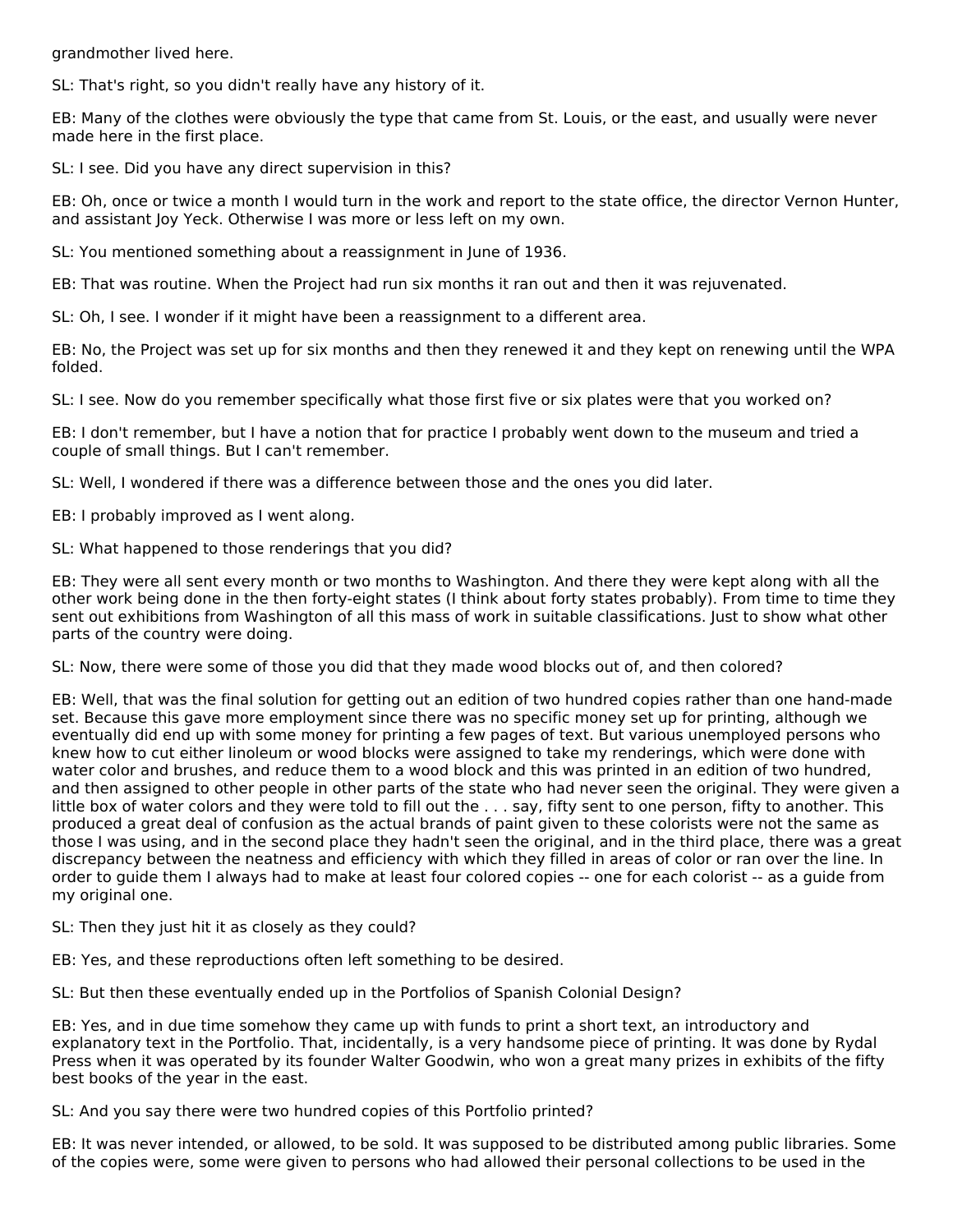### Portfolio.

SL: You mentioned in your report about your interviews with Espinosa and Aberle, Campa, priests, traders, and so forth. Could you elaborate a little bit on what different subjects you discussed with them?

EB: These were largely interviews initiated by me in order to see if I could learn anything more about the material. I found the traders knew about Spanish or Indians from whom they had obtained the objects and the market value, and the priests knew less than nothing about anything. They usually never identified the subject and took a very dim view of the whole thing. Dr. Campa of course is a linguist and is still teaching Spanish. He had done a great deal of research and had published on local ballads and religious hymns and antique phases of the Spanish language that survived in New Mexico, but he had very little to offer in the way of information on santos. He was helpful in trying to translate some of the archaic inscriptions. Gilberto Espinosa, who is a lawyer in Albuquerque, and is of an old New Mexico family, had a collection of these santos, a personal collection of which he is very proud, but his information was mostly limited to the persons from whom he had obtained the santos or folklore on the subject, So he couldn't give much information as to their origin.

SL: It must have been pretty difficult to try to dig out information on any of these things. What about Dr. Aberle? I wondered what connection she could have with this.

EB: At that time she was the superintendent of the Northern Indiana Pueblos and I went to see her mainly to find out what could be done about getting permission to work in some of the Pueblo churches and, as I might have expected, she said that the Indian agencies had nothing to say about the Indian churches and that this was a matter between them and the Catholic Church, and the Catholic Church threw the ball back and said the same thing. Except for the shining exception of Laguna Pueblo where they're accultrated and cooperative, I didn't do any work in any of the Pueblo churches.

SL: You couldn't get into them?

EB: Coudn't get in. Oh, I could go in, but not work.

SL: What was the purpose of this photography project which F.A.P. was also involved in . . . ?

EB: Apparently to employ unemployed photographers.

SL: But I noticed you said something about the subject matter being of New Mexico antique items.

EB: Well, they were. In addition to the artists, they had photographers photographing all sorts of privately-owned material and buildings, as well as the ladies' consumes. They seemed to have no particular standards other than having a camera and being able to point it. As you can see they are very poor photographs.

SL: Well, who found these various items for them to photograph?

EB: I imagine that that was done as usual by hearsay. You hear of somebody who has something, or somebody has said they have something.

SL: Was there any particular research person in charge of this?

EB: Not that I know of.

SL: Just whoever happened to know something?

EB: Again, the photographers failed to get much information except the names of the owners.

SL: Did you work closely with them?

EB: I didn't work closely. I was just supposed to keep a serial list of the project numbers on each photograph, just as I had to on each drawing, and see that there were uniformly typed labels -- descriptive labels -- on the back. But this was all just more paperwork.

SL: Would you have even a vague idea of how many items were involved in this?

EB: As for the photography, I wouldn't know. That went on of course much longer than I was on the Project.

SL: I see.

EB: As you can tell by just looking over that great folder of photographs of Barela wood carvings or another great folder you saw, just the new material made for the Albuquerque Little Theatre, an enormous amount of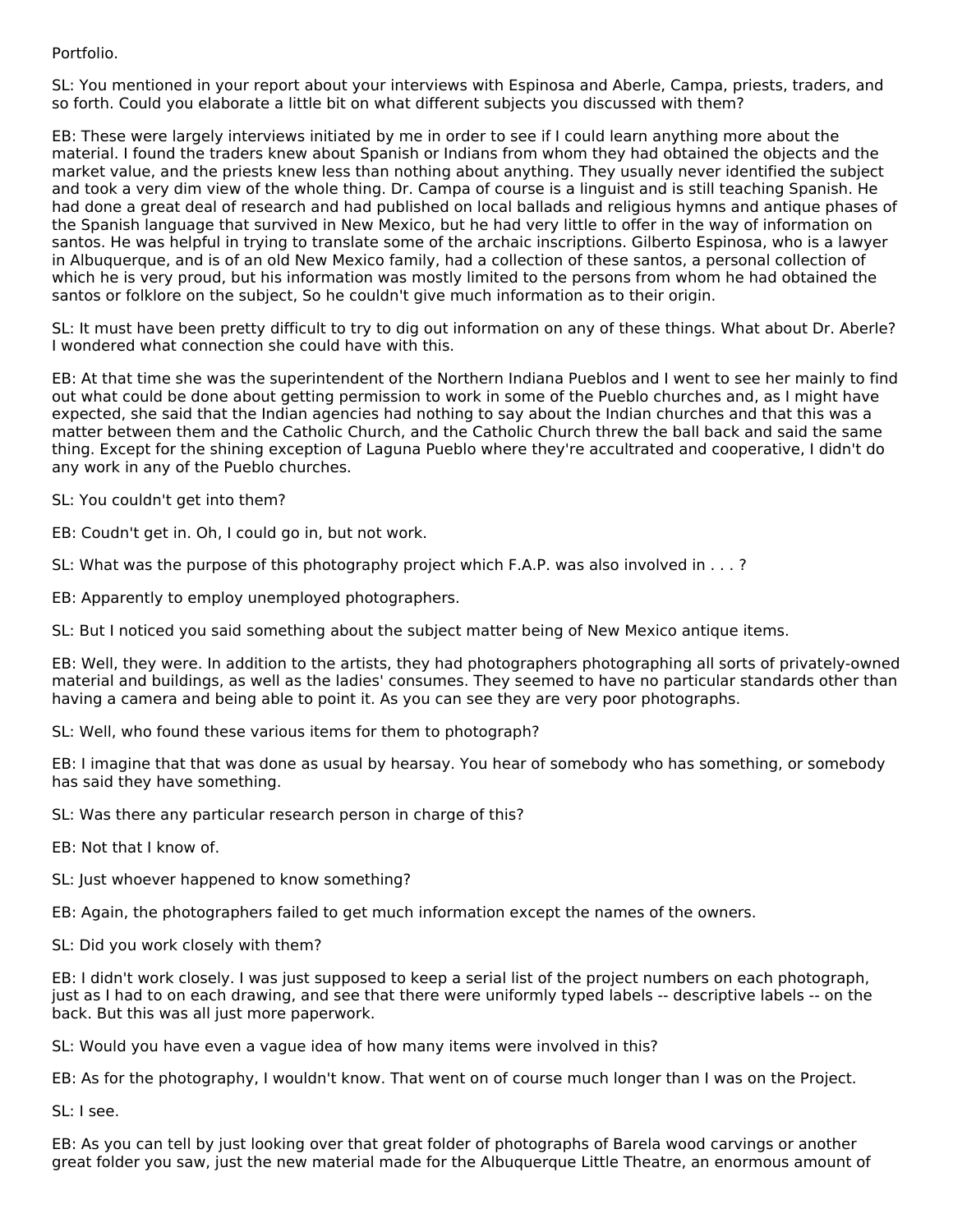photographs for one little project.

SL: I wonder if you would explain further what you meant by the lack of standards of acceptability in any field within the art project that made you sort of dissatisfied with the way the Project was going.

EB: Well, in some cases they happened to have employed on the art project competent artists. Most of these competent artists wanted to express themselves, do creative work and most of them were allowed to, but at the same time they not only employed all artists in need but also any that claimed to be artists, or even those who had always wanted to take up art and never had time.

SL: That was a broad field! Ha ha.

EB: And this sort of led me to wonder what was the purpose.

SL: And then you said something about the low standard as far as the Spanish-Americans were concerned, who were hired to do some of these wood carvings, to make copies of the santos.

EB: They were encouraged to go in and sit and observe the museum collection and make copies, or around Taos, to make copies of what was in the Ranchos Church, but there were absolutely no standards there. If you're making a copy, my interpretation is that it should be a copy and not something that resembles the original but with a great deal left out and with poor proportions or distortion. Or with other ideas introduced.

SL: Who were the wood carvers who did this?

EB: One of them who is still alive and making imitation santos is Juan Sanchez. Another was Santiago Matta, who has since died. Incidentally, while working on his own he did some quite interesting original things in the field of 20th century folk sculpture. His copies make you weep, and he was most prolific.

SL: Well, I saw quite a good many of them down in Albuquerque, in the Fine Arts Department. They still have some down in the basement there.

EB: We have them scattered around at MOIFA (Museum of International Folk Art). These people made so many of them at the time. In order to bring culture to these isolated communities they set up what was called Junior Museum exhibits of material, which was not regular museum collection material but what was project production and so I would roughly guess there were about fifteen or more in New Mexican towns, and in the high school or the public library or whatever depository was available in these towns, probably fifteen or twenty WPA project imitation santos were assigned to each one of them. In many cases they were communities which were non-Spanish and non-Catholic and they were not appropriate.

SL: They were not really appreciated?

EB: They were not really appreciated because the citizens of these little towns had actually no background on the originals. This would apply to all southern localities, Southern New Mexico and Northwestern New Mexico.

SL: Who supervised that project?

EB: Well, this one, I believe, was the director Vernon Hunter, working in cooperation with the Director of the Art Museum who was then Mrs. Van Stone and Reginald Fisher, who at that time had some office at the Museum . . . .

SL: That can partly account for it. Well, now would you tell us a little more about these exhibitions that you said traveled throughout the United States?

EB: These were, as I mentioned -- apropos of the Index drawings -- all sorts of original works by artists from various areas of the United States and of course they were classified in a sensible way such as "print exhibits" or "regional folk exhibits." They do have folk art in other parts of the United States too, and they certainly had a wide region over which they traveled. The main idea I think was to show what the art project was doing and also to show one area what other areas were doing because, up until that time, except for the Pennsylvania German material in the east, very little attention had been paid to any folk art of the United States by anyone.

SL: Tell about what happened in Philadelphia.

EB: Well, Philadelphia is part of the State of Pennsylvania and I believe since the founding of the Republican Party, it's been one hundred percent Republican for so long that the New Deal Democratic innovations were still being resisted as much as possible, so the general policy was not to avail themselves of the work projects or federal projects, "boondoggling," and so forth. So when it was proposed that they exhibit some of the Art Project material, including the Index of American Design, there seemed to be no available buildings or galleries in which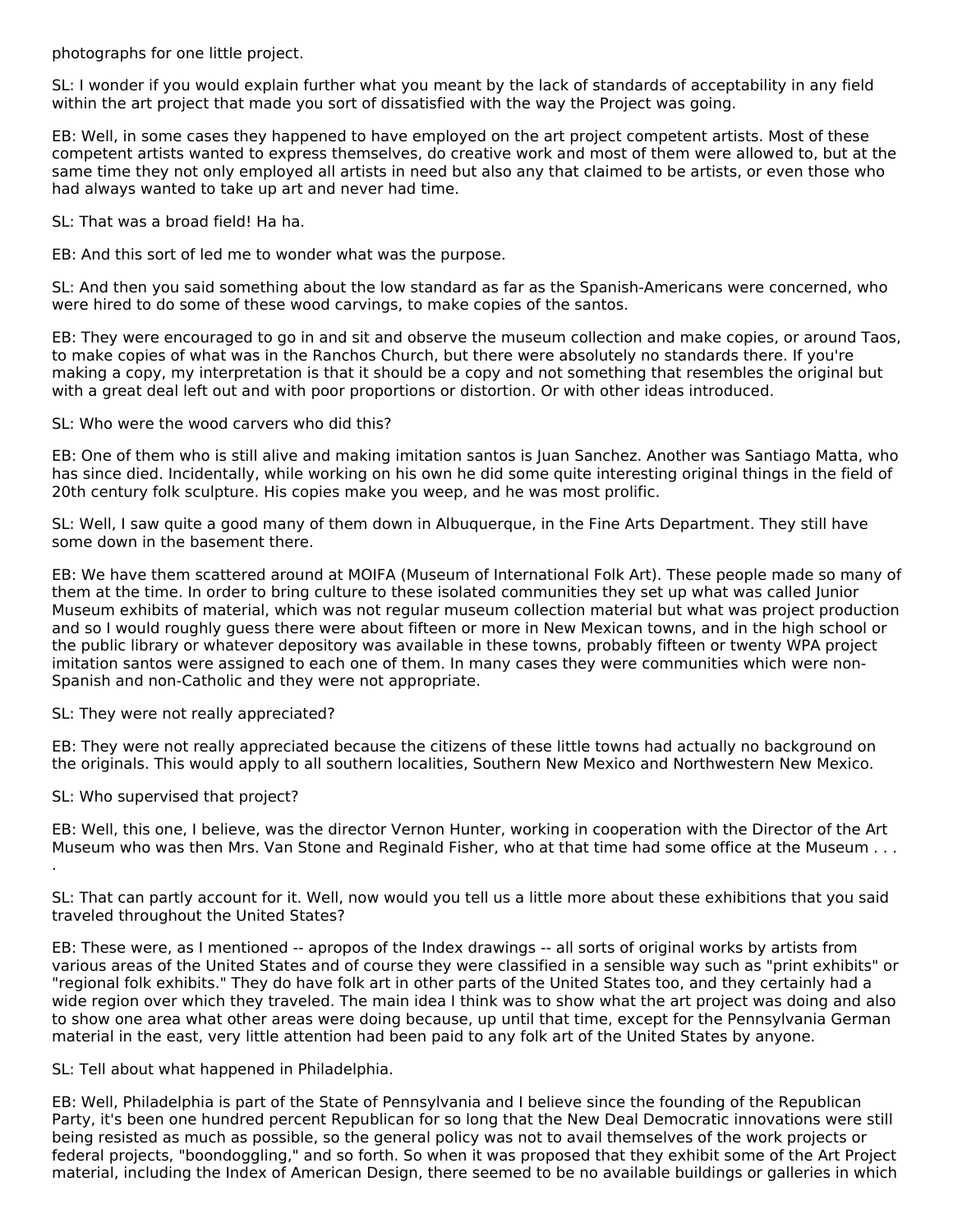to have the exhibitions, which had already been seen in New York, Chicago, Boston, Washington, San Francisco and other large cities. Finally a compromise was reached by the city Council of Philadelphia and the Art Project, and all of their art project exhibits were shown in the long underground corridor of the Philadelphia subway. This I suppose had a direct public influence.

SL: Yes, it certainly would at a certain level, let us say. Was there any reaction to this as far as the people of Philadelphia was concerned? Did this help to improve their ideas about the Federal Art Project?

EB: If you'll remember, the majority of subway users, as far as I can remember while living in the east, were usually in a hurry.

SL: Yes, that's true. So you don't think it did have much of an impact. What did you do after you left the Project?

EB: Well, then I moved to Arizona and, in the course of a few years, became a sort of "back door" archeologist and, at the same time, I must admit that, when the occasion permitted, continued to keep track of New Mexico folk art in public and private collections outside of New Mexico and also, where possible, reading back into Mexican history and, of course, keeping up some sort of research into Spanish sources.

SL: What kind of archeology was this?

EB: Southwestern.

SL: Was it Spanish-American at all, or just Indian?

EB: This was just sitting in on University seminars and so on -- a painless way -- and going out on field trips for digs.

SL: When did you become involved with the Southwest Museum in Los Angeles?

EB: Not the Southwest Museum.

SL: Oh, wasn't it?

EB: No, the Los Angeles County Museum.

SL: Oh, I always thought it was the Southwest Museum.

EB: That's because we both know people there.

SL: Yes, that's true, we do. Well, so it was the Los Angeles County Museum.

EB: Which is quite large and it had a good collection of Mexican material and European material that actually had nothing to do with my interest in New Mexican folk art. It was simply the usual pursuit of a job. And, while there, I did manage to have enough time on the side to do more research and occasionally write little articles on santos. In other words, I was still in contact.

SL: When were you there?

EB: In the late 1940's until 1951.

SL: And that was when you came back to Santa Fe? What did you come back for?

EB: Because I was asked to come back and work for the Museum. I started the infant Spanish Colonial Department which the State Museum of New Mexico wanted set up.

SL: How was that precipitated?

EB: I would say by one episode principally, which concerned this small private chapel in Taos, which, you may remember, is actually on the road to Talpa, outside of town, and was quite ramshackle. It had been a point of interest for sightseers and visitors for many years. It was architecturally fine. It's listed in the Historic American Building Survey drawn in detail and to scale -- and it contained a great collection of excellent santos made in New Mexico, all in excellent condition. Due to family circumstances, the owners finally decided to sell it. Whereupon it was bought by another museum in another state for cash. After all, the owners had a right to sell and the other museum had a right to buy, but when the word got around there was an outburst of popular indignation on the part of the New Mexico taxpayers who said that the Museum of New Mexico had to start at this late date to do something about preserving their regional heritage.

SL: Was Cady Wells involved in that?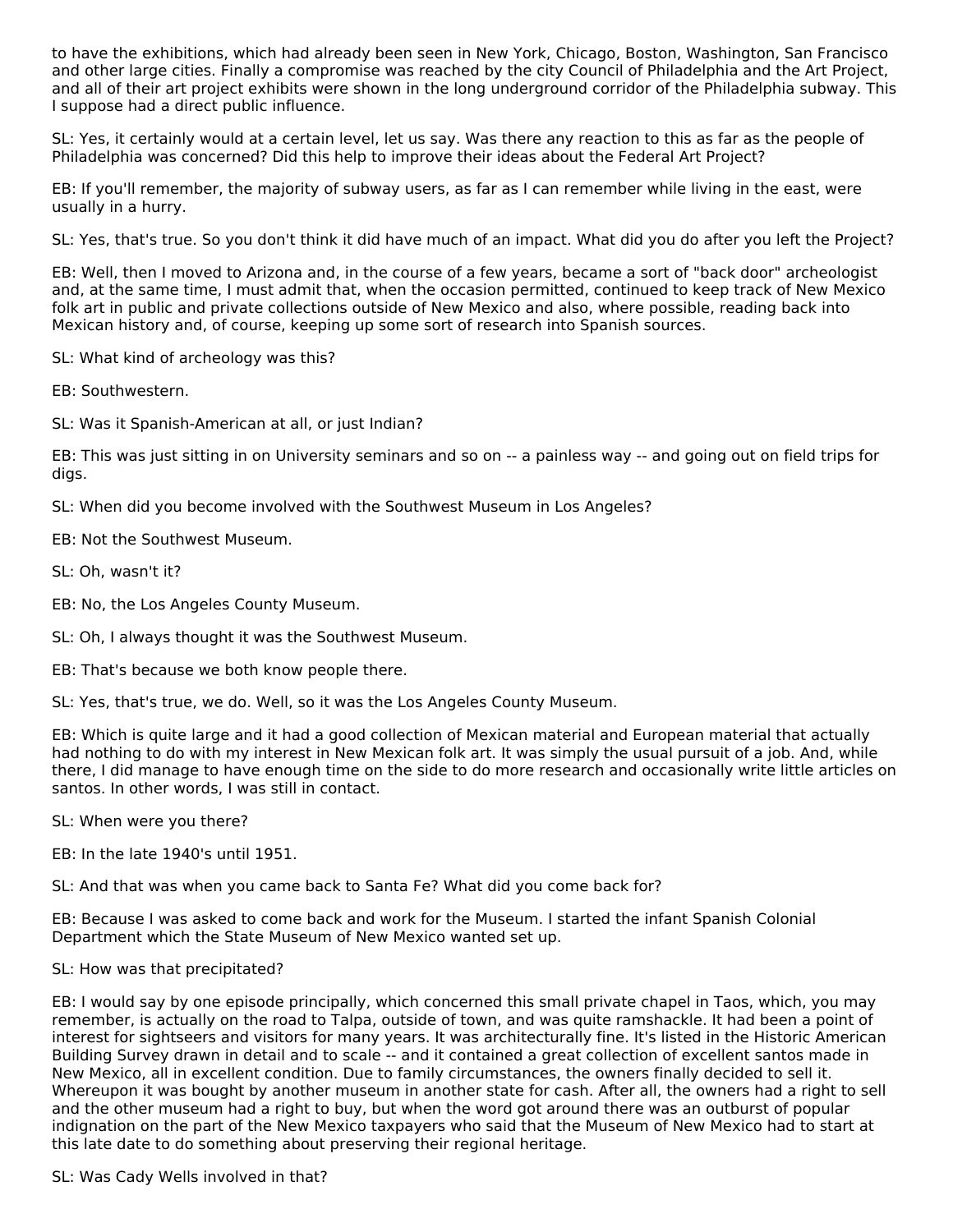EB: He was at the time away and everyone apparently expected that one or two public-spirited citizens of Taos and the same of Santa Fe would just rush forward and handle it personally, and Wells at the time happened to be out of the United States and, of the other public-spirited people, some of them were away and some of them just felt that after all there was a limit to what they should do -- that there should be some public responsibility. But he certainly was involved in pressing for museum action afterwards.

SL: And this was what year?

EB: 1950.

SL: That was when they started the Spanish Colonia Department?

EB: That's when they heard about the chapel, and in the early months of 1950 the Museum Board of Regents and the School of American Research, which were then affiliated in operating the Museum, began discussing ways and means. It was not a legislative year for starting a department of importance, and by about March they inquired if I would be interested in coming back, so I arrived to begin work as of July first.

SL: Did you have any staff?

EB: I never heard of such a silly question!

SL: It's a loaded question.

EB: I'm afraid you lose.

SL: I knew you didn't. How long was it before you had any additional help?

EB: Four years. Actually I had a little volunteer help, thanks to the volunteers. But I take it back, I think it was five years before I had a staff assistant.

SL: And what did you accomplish in those years, before and after?

EB: Well, in the years before it was a matter, in the first place, of over-hauling the old collections which were in bad physical condition and completely uncatalogued, and getting them accessioned with some sort of description, so they could be used reconditioned somewhat, or conserved. At the same time I had to do the usual thing -- acquaint the public of the existence of the material in the Museum department, which involved giving many little speeches to various small groups and organizations, writing little articles to get into the newspapers -- which I had to do myself -- and writing to outside institutions, publishing little articles in little magazines.

SL: Did the collection begin to grow after this?

EB: The collection began to grow surprisingly. I had rather gloomily said that it was too little and too late, but it was quite rewarding to see how, when there was someone responsible to be in charge of these objects and take care of them, there was a response and we were able to raise a little money every so often and buy things, and there was quite a response with Museum patrons giving things. The collection has been growing ever since.

SL: Did the New Mexico State Legislature appropriate any money for this?

EB: At their next session they did. They confirmed this new department -- although it wasn't much -- and they continued it. Of course the legislature actually appropriates so much to the Museum and it is up to the Museum directors to budget as they see fit among the divisions.

SL: I see.

EB: There wasn't any special allowance for collecting Spanish Colonial items.

SL: Has that situation improved any recently?

EB: Recently it has, inasmuch as they have appropriated enough money so that part of the overall budget can be assigned to collection material.

SL: Did you want to say something about the Spanish Colonial Art Society that helped to support it?

EB: They gave it a great deal of support. That is an organization which, as you know, was chartered in 1929 and again by a group of people who were interested in Spanish colonial culture rather than Indian, which was getting all the attention from the Museum and its staff, and many of its patrons. They seem to have organized for the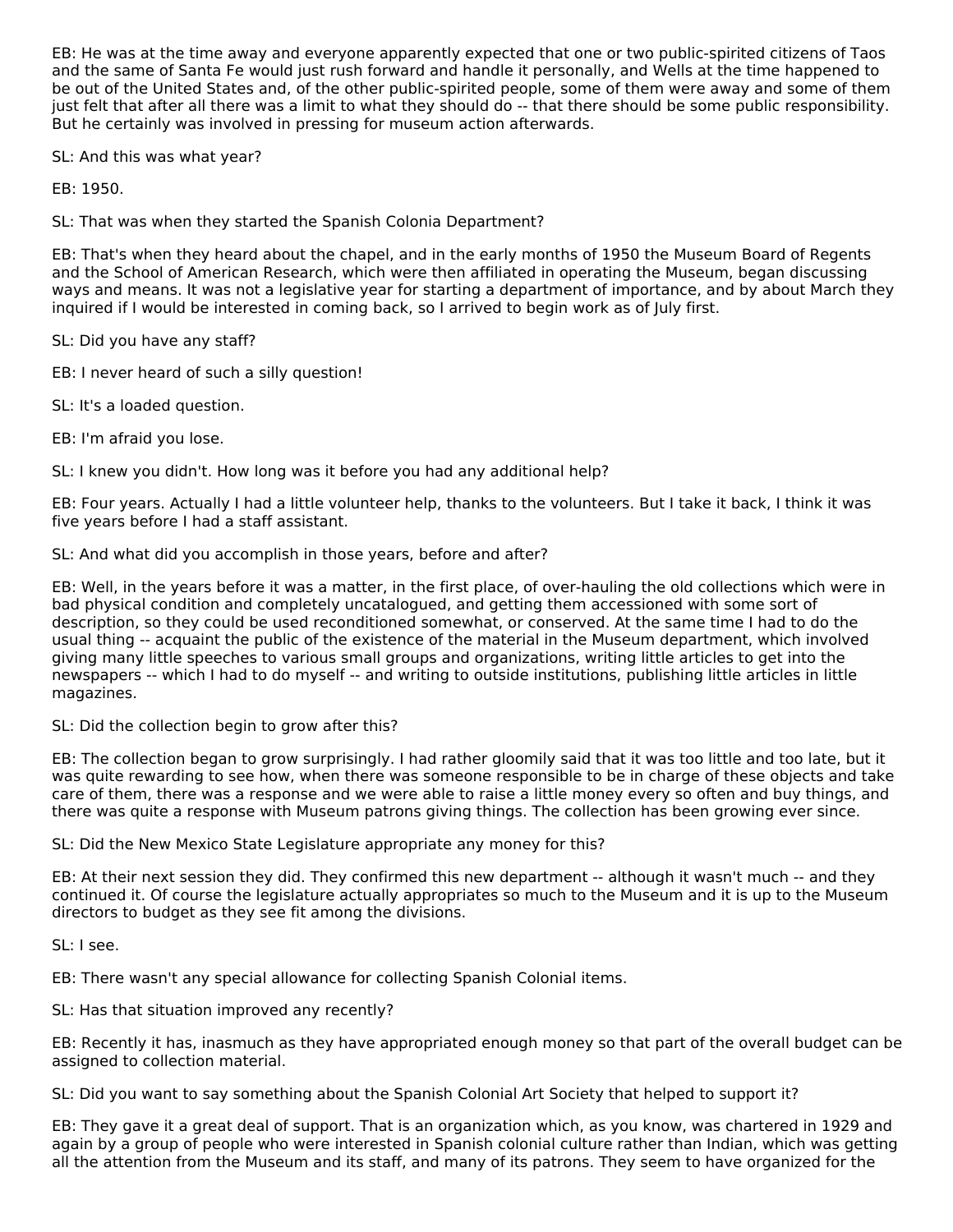purpose of collecting information and material and also succeeded in inducing the State Museum to set aside at first one room in which they could deposit some of their collection, and they had intended to go on and build up a bigger exhibit for the public in the Old Palace. However, during the Depression and then the War, the Society had become -- what shall we say -- dormant? And that was another one of my jobs in the first years of my work for the Museum, to reanimate that Society. Fortunately a number of the founders were still living and they were very cooperative in helping me to get it active again, with a membership and dues and other incomes so it could function. That went on quietly but steadily serving as anther source of money to acquire items and also to give gifts.

SL: About what proportion of the collection at the Museum belongs to the Spanish colonial Art Society?

EB: I would say about a third, and the rest of it was divided between the State and The School of American Research.

SL: What is your work now at the Museum?

EB: Just about the same except that the Museum is better organized and it has more of a long-range program. Some of the long-range program involves the reinstallation of the whole Governor's Palace as a historic building, which is what it is primarily. One of the most historic buildings in the United States and certainly the oldest public building. And by removing the archeological exhibits then we hope to be able to do a sort of kaleidoscopic panorama of exhibits which tell something of the history of the Palace itself, which of course involves the history of New Mexico.

SL: Yes, since 1610. Aren't you now the Curator of Collections for the entire Museum?

EB: No. For a while I was filling the job of Curator for all collections of the division of International Folk Art as well as Spanish Colonial. But we now have a curator for the international collection. And in the meantime we have gone ahead with another long-term project, Spanish Colonial has been expanded back to its sources so that we are collecting and doing research on and exhibiting material which represents the prototypes and roots of New Mexican Spanish Colonial and that of course goes back not only to Europe but the whole Mediterranean and the Arabs, the Near East and Far East.

SL: Would you tell us something about the recent identification of the New Mexico santeros and what you believe their status should be in regard to the Archives of American Art?

EB: I don't quite get that question. Do you mean what their status should be? You're speaking of the early Santeros, not living ones? You mean that their names should be interpolated in connection with renderings of their work, or what?

SL: The policy of the Archives of American Art is not to do archival work on artists that have not been identified, such as the early Indian artists. They are not included in the Archives, but the very fact that so many of these old Santeros have now been identified -- and we know what their names are and where they worked and what work they did -- and my question is do you consider them a legitimate source of material for the Archives of American Art?

EB: Oh, I would say I certainly do, although we don't have their photographs or letters or diaries. But, after all, what material has been found so far will all appear in that interminable book that I'm working on when it's published.

SL: Yes. Would it be possible to document this work from the existing archives in New Mexico?

EB: Well, when you do have an individual's name and you can look up either or both his baptismal or burial records, it seems to me there's some concrete documentation.

SL: Well, I was thinking about the Archives of the Archdiocese of New Mexico in Santa Fe.

EB: That's where you find the records.

SL: Yes, and also the work they did, and where it's located, so that there is . . . .

EB: Oh, that's going to be in my book.

SL: I see. Did you want to say a little more about your book?

EB: No. It's just a long time a-borning, but it endeavors to cover not only the santeros, but other phases of colonial material culture, such as their wood-working ,domestic furnishings, textiles, and minor arts. Many of those, of course, must be completely anonymous.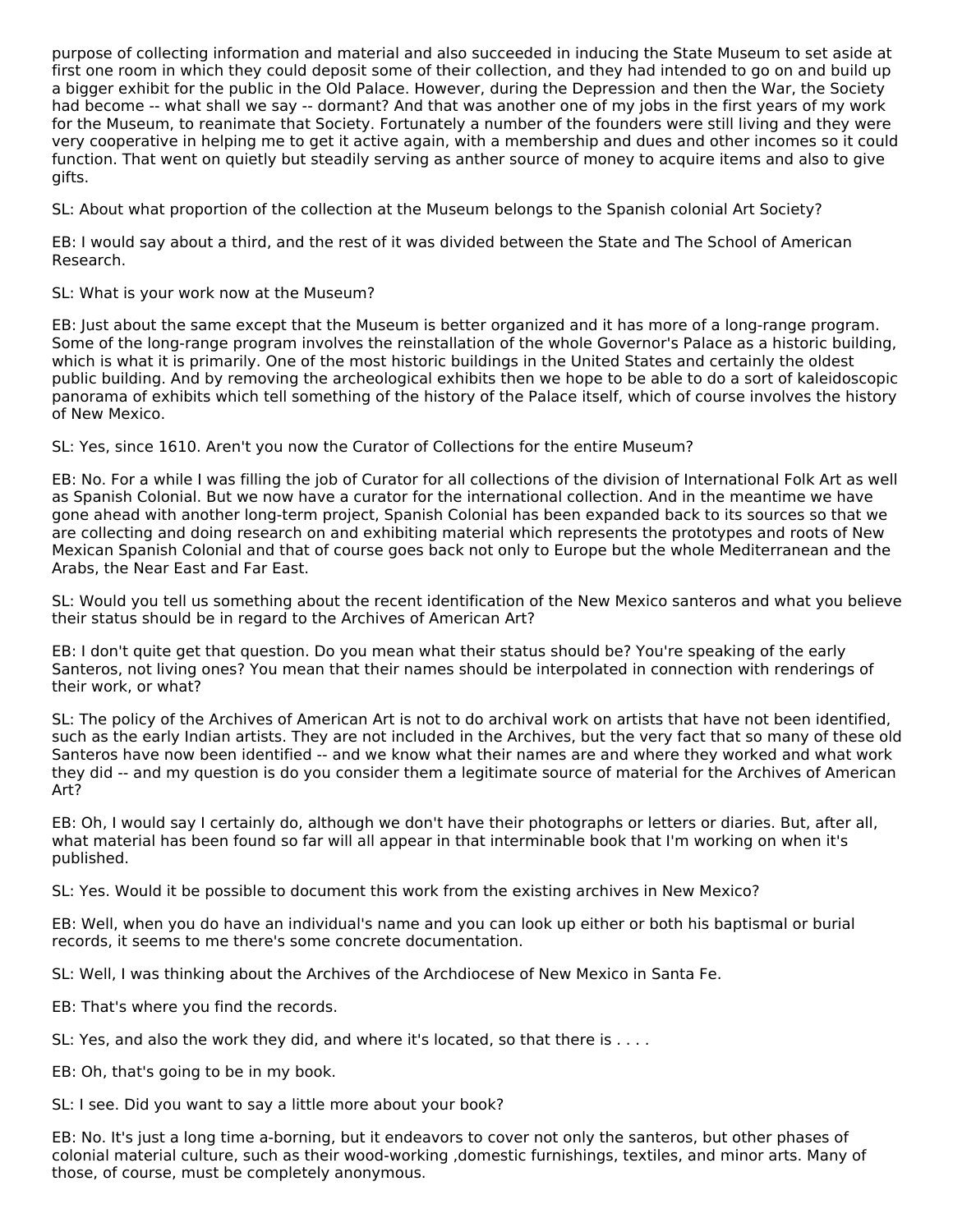SL: Yes, of course. Well, is there anything more you would like to say about your period with the Index of American Design?

EB: Well, I think I got a good deal more out of it than a lot of people, personally, because it did give me the opportunity to concentrate on the material instead of working on it spasmodically, which I had been doing before, and it got me around to a lot of really excellent spots that I probably never would have bothered to look into, locked-up chapels and so on, and it put me in contact with all sorts of localities which at that time were still unspoiled by Los Alamos and recent modernization.

SL: What would you say was the public reaction in this area to this work of the Index of American Design and also the other Federal Art projects? Did you observe very much of that?

EB: Well, it depends on which part of the public you're talking about. Of course, all the unemployed artists or photographers, or others with professional skills, wanted to get on the band wagon and complained if they weren't able to do so. I think the public, by and large, didn't pay much attention to it depending on their political slant. Most people out here were Democrats and they thought it was a good idea to employ people and not give them direct relief, but I don't think they paid much attention to what was going on. In the case of the Albuquerque Little Theatre project, at the time, that made quite a bang in Albuquerque, and it was admired and appreciated by a much larger group of the public than those involved in doing the work.

SL: Oh yes, I wanted to ask you about that Coronado Museum, too. You said that it was built by WPA funds, which I didn't know before.

EB: Yes. Well, there again you have a ruin which had already been excavated by the University and reported on, but then it was left. Like every other ruin after excavation there was no interpretation and so, through the funds available and the staff available, with the cooperation of the University, they were able to set up a visitor's center and quarters for a custodian to take care of it. Due to the limited pay and the limited facilities of the custodian, of course, the exhibits had to be rather elementary, but the buildings themselves, I think, are typical of good old Spanish Pueblo architecture to look at and they still are. The actual construction was exceedingly Jerry-built and shoddy. Constant repair has been necessary ever since, but at least it did give a focal point for visitors near the main highway north of town. Visitors flock over to see a ruin, with some sort of background provided, and without the time consumed by going through a national park like Mesa Verde which is a whole expedition in itself. Kuava still has thousands of visitors, many of whom don't go to the regular museums but are led by their curiosity about a prehistoric ruin and the brief explanations which are still given by the Custodian guide. They also drop by and examine the small exhibit displays to get an idea of something which many of them would never have otherwise.

SL: Wasn't that the site of Coronado's headquarters, too, aside from being a prehistoric Indian ruin?

EB: Well, that's another sixty-four dollar question. There is one school of historians who claim that this is where Coronado spent the winter, right on the outskirts of the pueblo, and others claim that he spent it below the bridge or a mile downstream, or in the next pueblo down river. And it is true that you find potsherds of earlystyle majolica, that is of 16th Century Mexican majolica -- which come to the surface from time to time at Coronado, but whether his men broke the dishes there, or a later expedition, or whether it was something the Indians got in trade, is still a debatable point.

#### SL: What do you think?

EB: I don't think.

SL: Oh no? Well, wasn't there any evidence in the excavations that Coronado had been there, except for the majolica? Which of course is not conclusive?

EB: It doesn't prove that Coronado actually stayed there either, but the most interesting things about one of the kivas which was excavated at the ruin of Kuava was that, like many kivas, it had many overlayers of wall paintings -- ceremonial paintings -- on the walls of the interior, and during the excavations in which the university students removed these paintings layer by layer to see what was underneath and kept records and drawings, one of the layers indicated that the Spanish had certainly been in that area because when Coronado left he left two Franciscan missionaries behind him and there's one of the paintings on the kivas of the Franciscan missionary being transfixed with spears. Because naturally the next expedition that came up some forty years later found no traces of the Franciscans, and it has always been conjectured that they either died or were killed, but the fact was that the pueblos at that time were quite closely spaced along the river, and therefore what happened in one pueblo might have been depicted in a kiva of a nearby pueblo, and other kivas up and down the river so far have not been excavated or they haven't found any intact paintings. As far as we are concerned, this was a period of apparently general unrest among the Indians. Coronado's descriptions of the locations of the pueblos -- which is usually indicated by how many miles or leagues they walked north or south